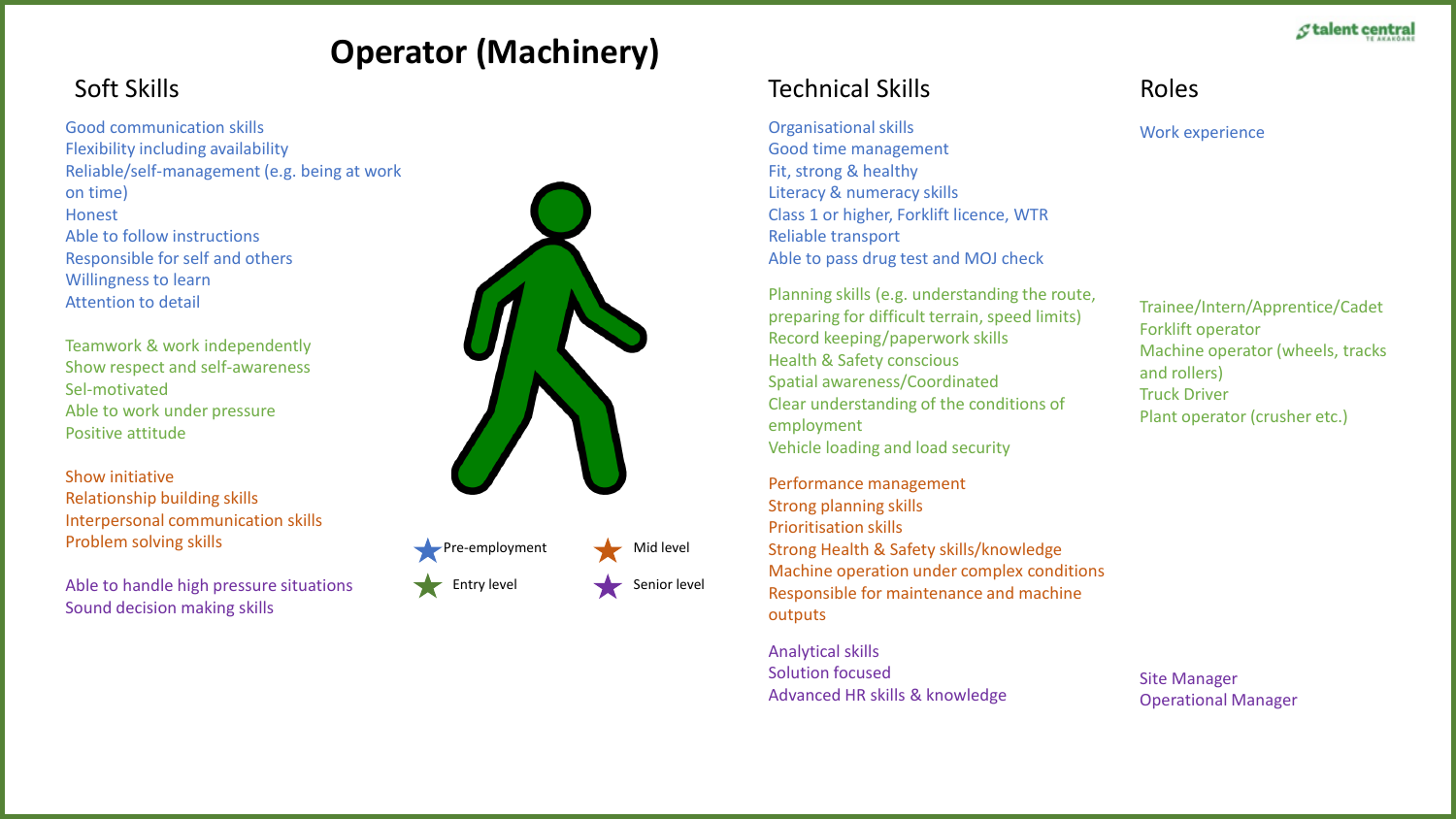### **Stalent central**

# **Labourer**

Good communication skills Flexibility including availability Reliable/self-management (e.g., being at work on time) **Honest** Able to follow instructions Responsible for self and others Willingness to learn Attention to detail Motivated

Teamwork & work independently Show respect and self-awareness Positive attitude to work Proactive approach Hard-working Able to provide references

Show initiative 'Can-do' attitude Able to work under pressure Adaptable Customer service skills Relationship building skills Interpersonal communication skills Problem solving skills High level of communication skills

Able to handle high pressure situations Sound decision making skills



- $\sqrt{P}$  Pre-employment Mid level Entry level Senior level
	- -

## Soft Skills Technical Skills

Organisational skills

Good time management Fit, healthy and strong Literacy & numeracy skills Class 1 Licence or higher (clean), Forklift licence, WTR Reliable transport Able to pass drug test and MOJ check

Health & Safety conscious Able to read drawings Class 2-5 Licences useful W,T,R useful Willing to undergo training courses Knowledge, use and care of appropriate tools

Staff management skills Coach/mentor Leadership Strong reporting skills Ability to read plans Strong knowledge of materials Roles

Work experience

Cadet Intern Trainee Apprentice ?

Shovel Hand Spotter Hammer Hand General Hand General Labourer Certified Labourer

Leading Hand Senior Labourer Foreman Site Supervisor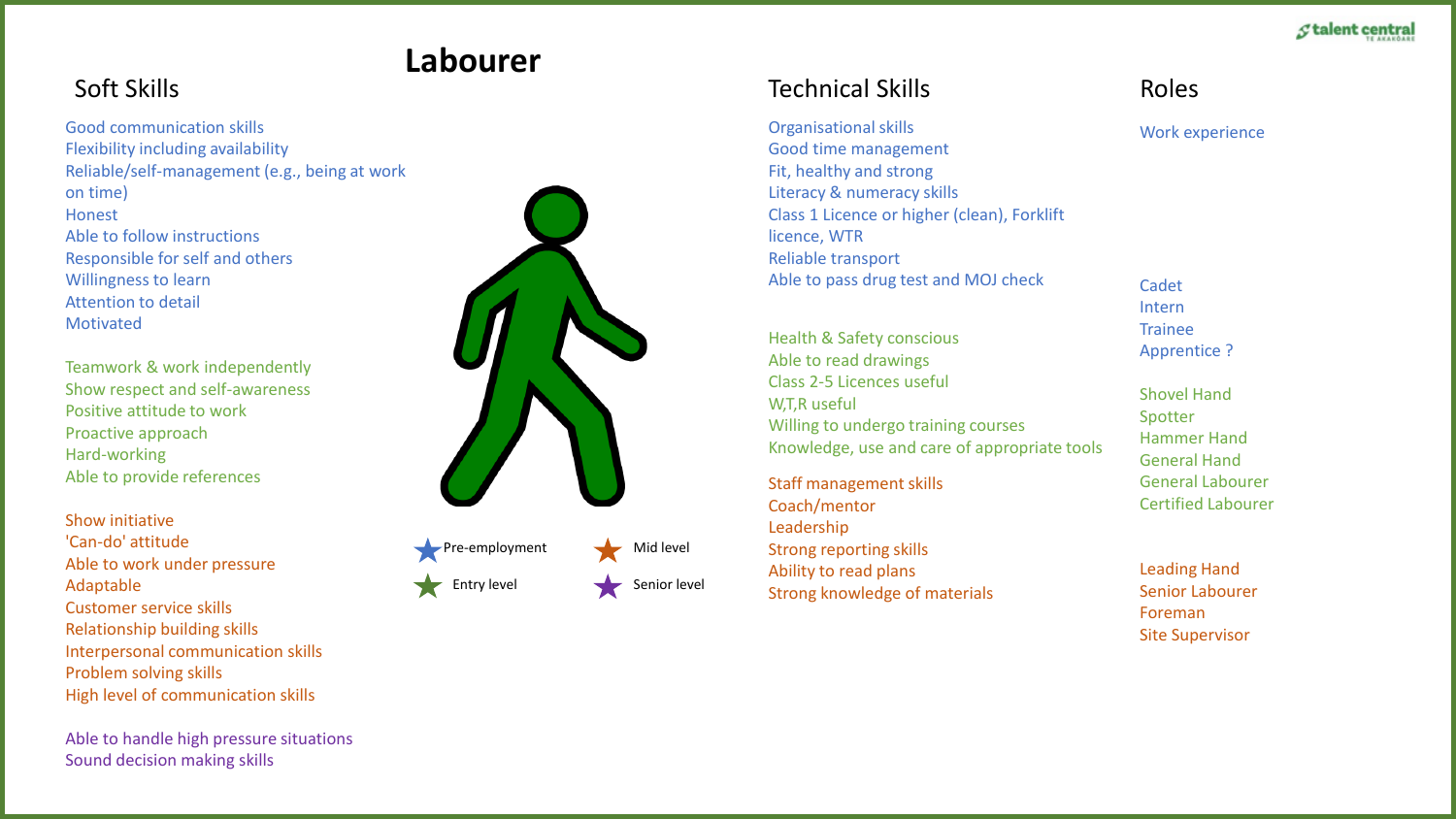# **Environmental Worker**

## Soft Skills Technical Skills

Good communication skills Flexibility including availability Reliable/self-management (e.g., being at work on time) **Honest** Able to follow instructions Responsible for self and others Willingness to learn Attention to detail

Teamwork & work independently Show respect and self-awareness Motivated Strong verbal and written communication skills Accurate Can prioritise

Show initiative

Relationship building skills Strong Stakeholder engagement Interpersonal communication skills Problem solving skills Strong communication skills Adaptable Attention to detail

Able to handle high pressure situations Sound decision making skills



Pre-employment  $\blacktriangleright$  Mid level Entry level Senior level



Investigation skills Compliance management Manage resource consents Policy development

Organisational skills Good time management

Literacy & numeracy skills

Class 1 or higher, Forklift licence Able to pass drug test and MOJ check

Diploma in Horticulture (Level

Degree e.g. Environmental Science/Engineering

Sound understanding of Environmental

Good computer skills

Able to interpret data Able to meet deadlines

Resource Management Ensure compliance

Coach/mentor staff

Deliver training Record-keeping skills

legislations and regulations

Risk identification and mitigation

Report writing & presentation skills

Fit & Healthy

Analysis skills

### Roles

Volunteer Community worker

**Student** Labourer Nursery Worker Fencer Planter Administrator

Procurement Manager Nursery Manager Site Planner Site Manager Advisor Environmental Officer Environmental Planner

Compliance Manager Project Manager Operations Manager Specialist Senior Environmental Planner **Consultant**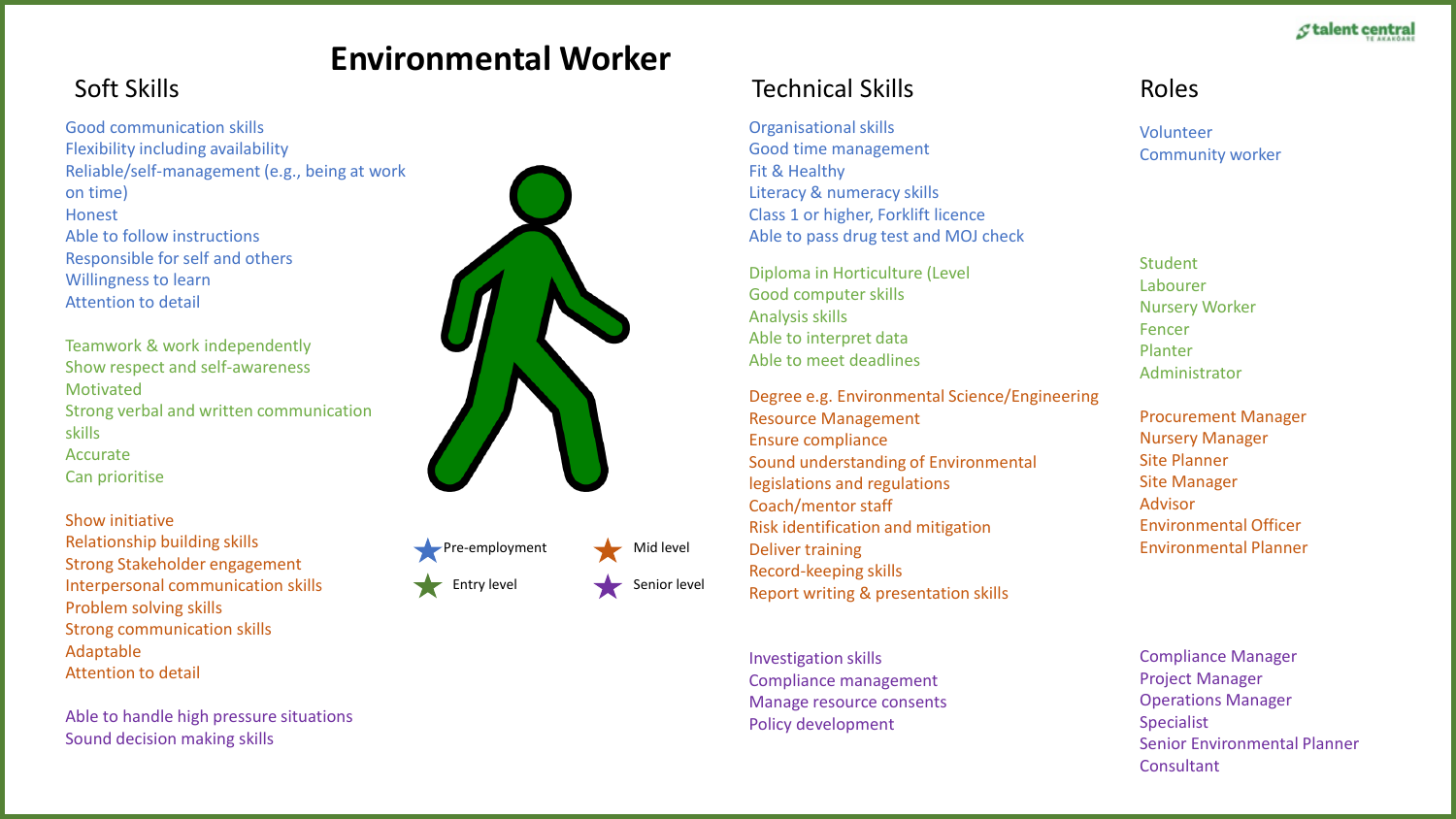### **Stalent central**

### Soft Skills Technical Skills **Traffic Management**

### Good communication skills Flexibility including availability Reliable/self-management (e.g. being at work on time) **Honest** Able to follow instructions Responsible for self and others Willingness to learn Enthusiastic Positive attitude

Teamwork & work independently Show respect and self-awareness Attention to detail Self-motivated Customer service skills Enjoy working outdoors

Strong communication and interpersonal skills Problem solving skills Show initiative Relationship building skills



Pre-employment  $\overline{\phantom{a}}$  Mid level

Entry level Senior level

Able to handle high pressure situations Sound decision making skills

Organisational skills Good time management Fit & Healthy

Literacy & numeracy skills Class 1 licence (clean) or higher Reliable transport Able to pass a drug test and MOJ check Computer skills STMS 1 or Level 1 Traffic Control ticket Construct Safe qualified Truck driving skills + ability to drive a manual Class 2 licence Health & Safety conscious Spatial awareness/coordinated Clear understanding of the conditions of employment Vehicle loading and load security Able to complete accurate paperwork STMS 2/3 Practicing Staff management skills Coach/mentor/train staff Leadership Able to lead Toolbox briefings Strong reporting/record keeping skills Coordination/Planning skills Able to audit and monitor Analytical skills Solution focused

Advanced HR skills & knowledge Strong business knowledge Communication and Marketing

Roles

Work Experience Trainee

Traffic Controller STMS 1 Truck Driver Class 2

STMS 2/3 P Supervisor Administrator Procurement/Contracts HR (People and Culture) Health and Safety Officer Overseer Field Leader

Contract Management Owner Operator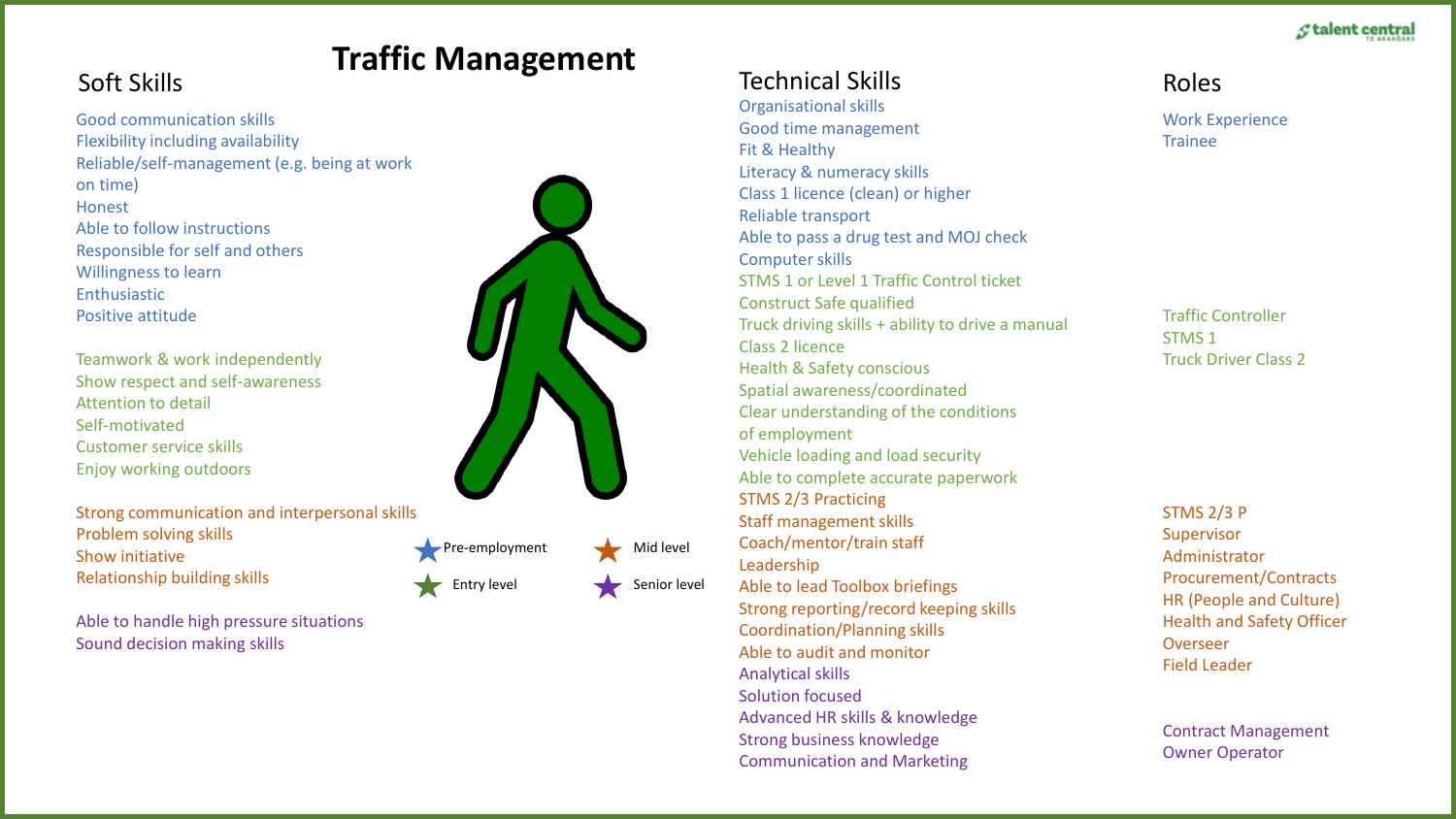# **Civil Construction Administration**

Good communication skills – verbal & written Flexibility including availability Reliable/self-management (e.g. being at work on time) **Honest** Able to follow instructions Responsible for self and others Willingness to learn Attention to detail

Teamwork & work independently Customer Service skills Positive attitude Show respect and self-awareness Attention to detail

Show initiative Relationship building skills Able to work unsupervised Strong communication skills Problem solving skills Strong customer service skills Ability to multi-task Calm under pressure

Sound decision making skills





Soft Skills Technical Skills

Organisational skills Good time management Computer skills Literacy & numeracy skills

Planning skills Record keeping skills Health & Safety knowledge Clear understanding of the conditions of employment Good computer literacy

Ability to manage staff Performance management Strong planning skills Strong computer skills Prioritisation skills HR skills & knowledge Budgeting Mentoring/coaching Leadership Reporting skills

Strategic thinking/planning Analytical skills Solution focused Advanced HR skills & knowledge

### Roles

Human Resources **Logistics** Admin Support Receptionist

Procurement Payroll Health and Safety Advisor/Officer Analytics Technical Support Comms and Marketing Contract Manager Personal/Executive Assistant

People and Culture Manager Accountant Finance Manager Learning and Development Manager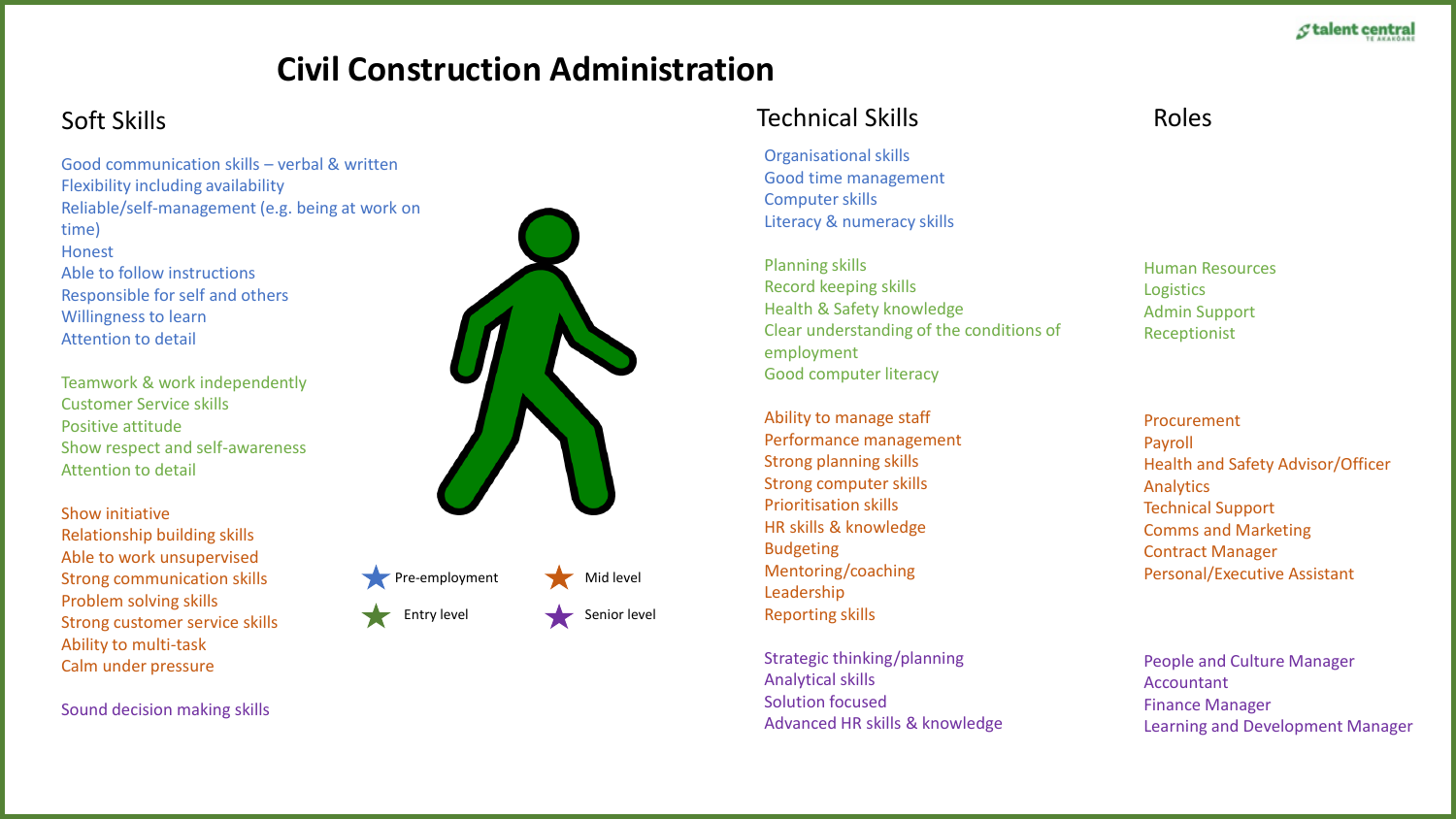# **Civil Construction Professional Roles**

Good communication skills Flexibility including availability Reliable/self-management (e.g., being at work on time) Honest Able to follow instructions Responsible for self and others Willingness to learn Attention to detail

Teamwork & work independently Customer service skills Positive attitude Show respect and self-awareness

### Show initiative

Relationship building/maintenance skills Able to work unsupervised Strong communication skills Problem solving skills Strong customer service skills Ability to multi-task Calm under pressure Detail driven

Sound decision making skills



Entry level Senior level

## Soft Skills Technical Skills

Organisational skills Good time management Computer skills Literacy & numeracy skills Able to pass a drug test and MOJ check

Planning skills Record keeping skills Health & Safety knowledge Clear understanding of the conditions of employment Relevant qualification/s

Ability to manage staff Strong leadership skills Negotiation skills Performance management Strong planning skills Strong computer skills Prioritisation skills HR skills & knowledge Budgeting/Financial/Cost management Ensure compliance Compile reports Risk assessment Monitor contracts

Strategic thinking Analytical skills Solution focused Advanced HR skills & knowledge

## Roles

(an undergraduate degree is usually a pre-requisite)

Quantity Surveyor Quality Assurance Project Manager Surveyors Geologist Engineers (construction and bridging) Communication and Marketing

Health and Safety Maori Liaison Community Liaison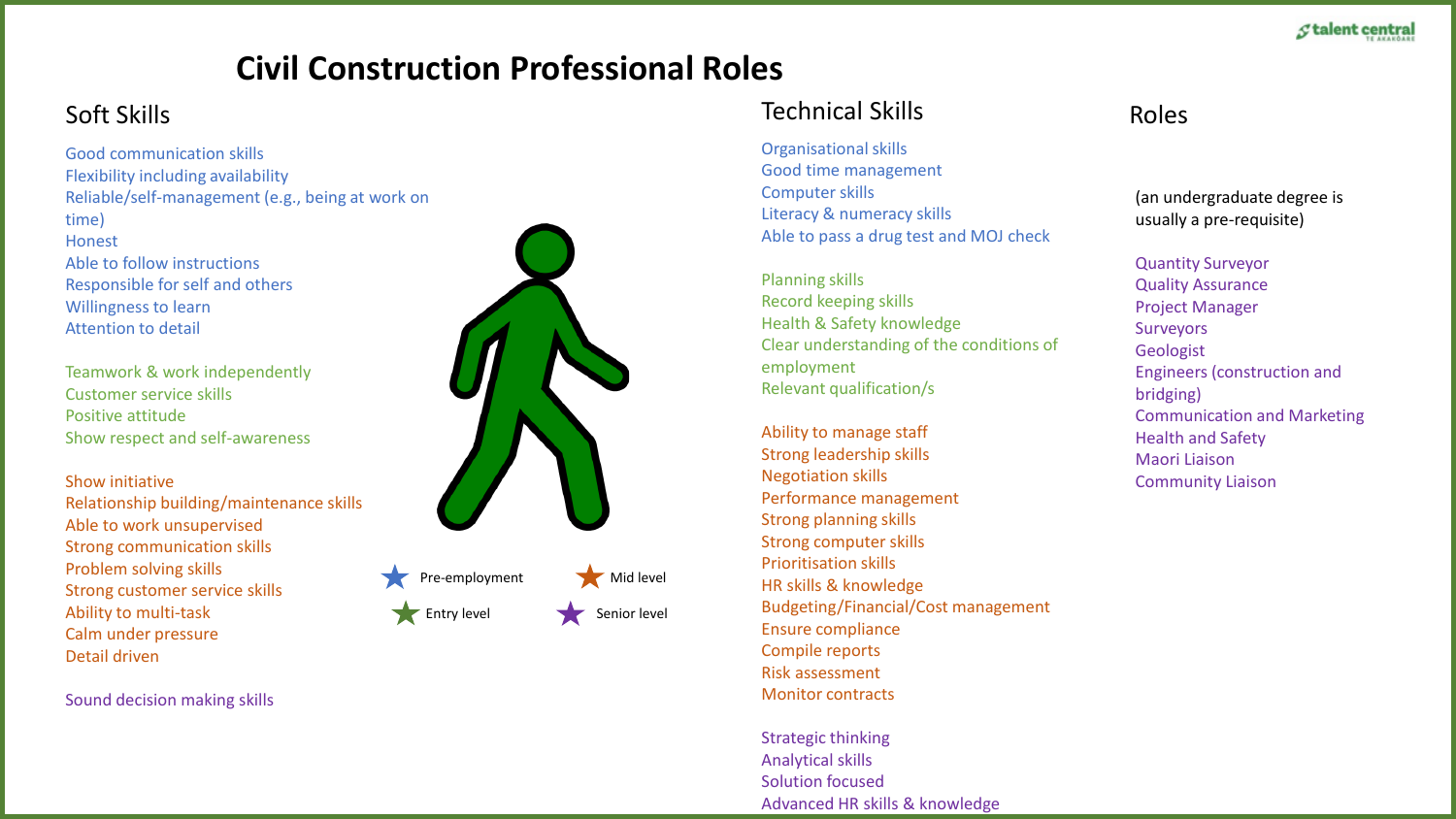# **Civil Construction Support Roles**

Good communication skills Flexibility including availability Reliable/self-management (e.g. being at work on time) **Honest** Able to follow instructions Responsible for self and others Willingness to learn Attention to detail

Teamwork & work independently Customer Service skills Positive attitude Show respect and self-awareness

Show initiative Relationship building skills Able to work unsupervised Strong communication skills Problem solving skills Strong customer service skills Ability to multi-task Calm under pressure

Sound decision making skills



Entry level Senior level

## Soft Skills Technical Skills

Organisational skills Good time management Computer skills Literacy & numeracy skills Able to pass a drug test and MOJ check

Planning skills Record keeping skills Health & Safety Clear understanding of the conditions of employment Relevant qualification/s

Ability to manage staff Performance management Strong planning skills Strong computer skills Prioritisation skills HR skills & knowledge Budgeting Leadership

Strategic thinking Analytical skills Solution focused

## Roles

(an undergraduate degree is usually a pre-requisite)

Medical : Nurse Emergency response Health and Wellbeing Officer Psychologist Hauora Health Specialist Drug and Alcohol Tester

Community : Iwi Liaison

Training : **Trainers** Assessors